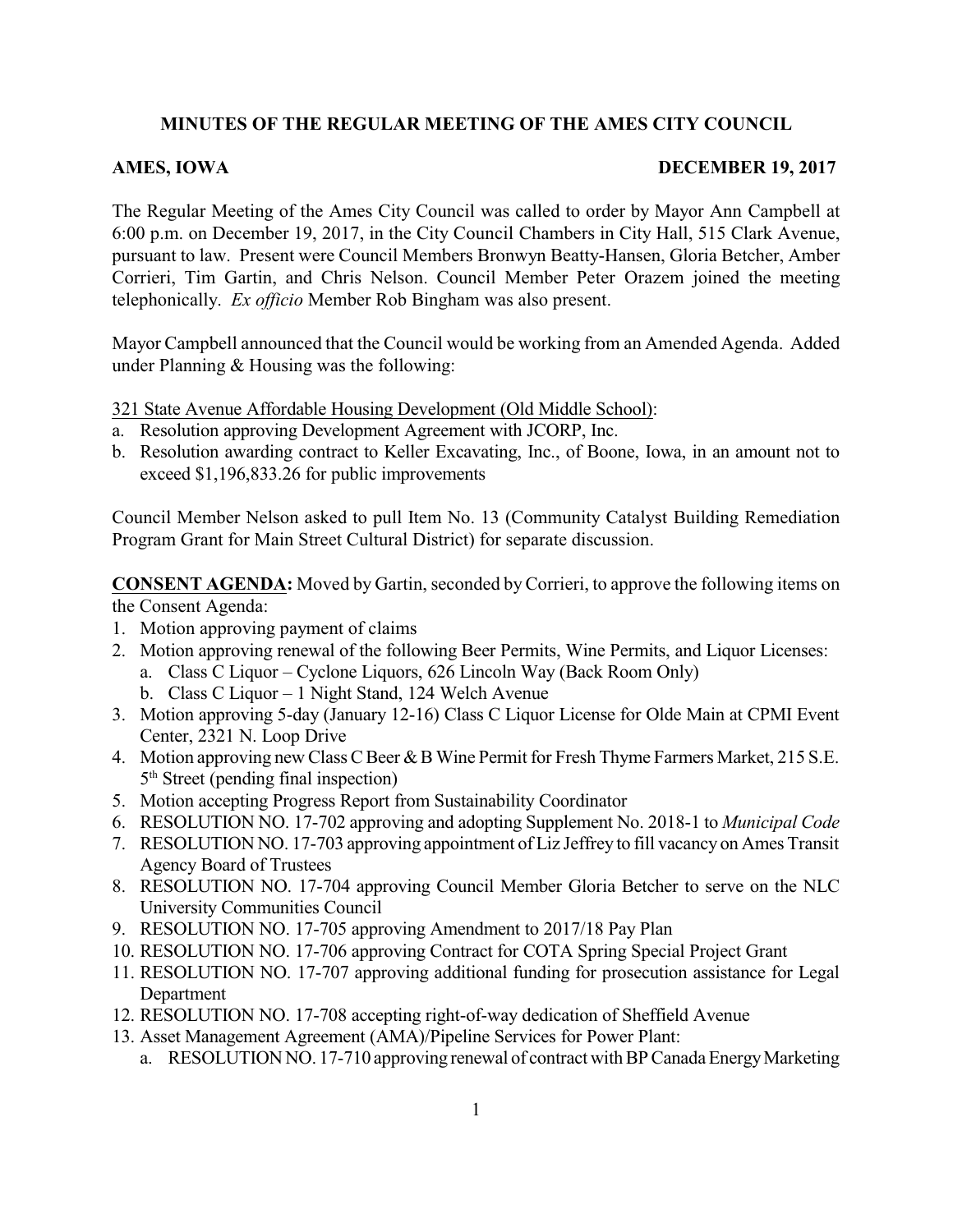Corp. of Omaha, Nebraska, for AMA Transaction Confirmation

- b. RESOLUTION NO. 17-711 approving renewal of contract with BP Canada Energy Marketing Corp. of Omaha, Nebraska, for Transaction Confirmation
- c. RESOLUTION NO. 17-712 authorizing purchase of additional natural gas, plus delivery as needed, in an amount not to exceed \$300,000
- 14. RESOLUTION NO. 17-713 approving Change Order No. 3 for 2016/17 Water System Improvements Program  $#1$  - Water Service Transfer ( $8<sup>th</sup>$  Street, Hayward Avenue, Little Street)
- 15. RESOLUTION NO. 17-714 approving Change Order No. 1 for additional engineering services with Strand Associates, Inc., of Madison, Wisconsin, for the WPCF Digester Pumps, Piping, and Valves Replacement Project
- 16. RESOLUTION NO. 17-715 approving partial completion of public improvements for Hayden's Crossing, 2<sup>nd</sup> Addition

Roll Call Vote: 6-0. Resolutions/Motions declared adopted/approved unanimously, signed by the Mayor, and hereby made a portion of these Minutes.

**COMMUNITY CATALYST BUILDING REMEDIATION PROGRAM GRANT:** Council Member Nelson stated that he had requested this item be pulled as he has a possible conflict of interest. Therefore, he would be abstaining from the vote.

Moved by Corrieri, seconded by Gartin, to adopt RESOLUTION NO. 17-709 authorizing City staff to sign the Pre-Application prepared by Main Street Cultural District for Community Catalyst Building Remediation Program Grant for a building located at 131 Main Street.

Roll Call Vote: 5-0-1. Voting aye: Beatty-Hansen, Betcher, Corrieri, Gartin, Orazem. Voting nay: None. Abstaining due to conflict of interest: Nelson.

**PUBLIC FORUM:** Mayor Campbell opened Public Forum. Merlin Pfannkuch, 1424 Kellogg Avenue, Ames, commented that he had asked the Council for two things last fall:

- 1. To review the East Industrial Area before bids are let for the infrastructure. However, he heard the recent announcement about an agreement between the Ames Economic Development Commission (AECD) and Alliant Energy to develop the area further; so, he doesn't know if a review is still warranted.
- 2. For the City Council to adopt a more formal policy relating to industrial tax abatement. As the area develops, Mr. Pfannkuch believes that there will be more and more companies asking for the City to give them more than what it would offer them. He expressed his dismay over the way Barilla's tax increment financing developed and felt that the Council should have had more say early on. Mr. Pfannkuch noted that the City has had the regular five-year tax abatement for industrial for decades and he does not want more pressure to be put on staff to negotiate with a company that wants more than the usual five-year abatement. If a company is not happy with the usual five-year abatement, it should have to come before Council more than 14 days prior to any approval granted by the City.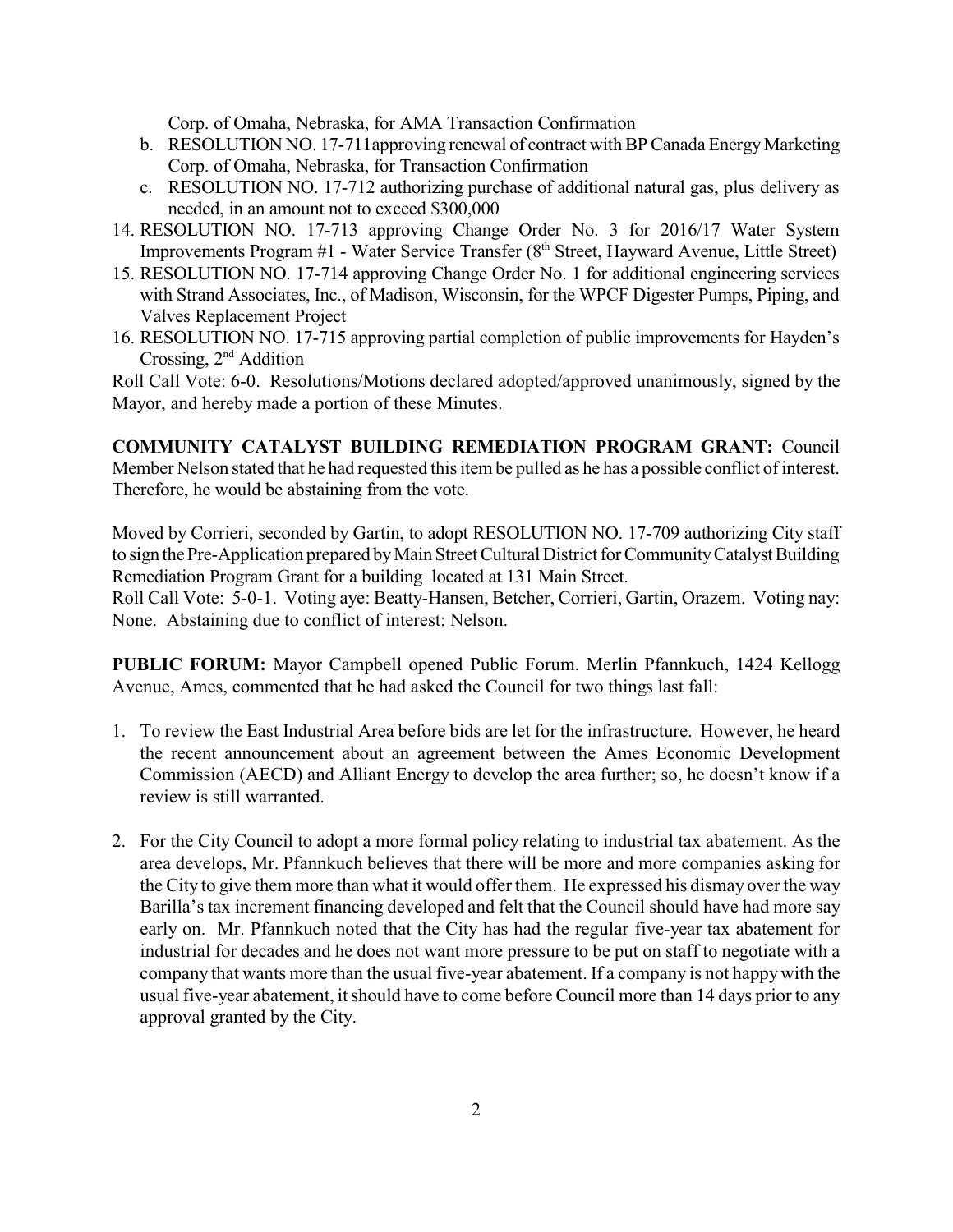Mr. Pfannkuch also stated that he was not pleased that Barilla was never made to come before the Council at a meeting and ask for more incentives.

Richard Deyo, 505-8th Street, #2, Ames, said "Merry Christmas."

There being no one else wishing to speak, the Mayor closed Public Forum.

**HEARING ON AMENDMENT TO THE EAST UNIVERSITY IMPACTED AREA (UIA EAST) URBAN REVITALIZATION PLAN:** City Planner Charlie Kuester reminded the City Council members that at its November 28, 2018, meeting, the Council had directed staff to prepare an amendment to the East University Impacted Area Urban Revitalization Plan. The Council's direction was to include new construction of Greek residences as an eligible criterion for tax abatement. He noted that the existing criterion of allowing for abatement for rehabilitation and expansion remains. Mr. Kuester brought the Council's attention to the map of the Urban Revitalization Area in question.

Council Member Betcher said that she was looking at the proposed language, specifically, at the two bulleted items listed as Attachment 3, Page 5, of the Council Action Form. She noted that, under the first bullet, it talks about existing or former residences, which is the previous language with the 70% remaining, but the second one doesn't say anything about demolition of existing buildings; it simply talks new construction. Therefore, in her opinion, that opens the door for Greek houses anywhere in the UIA East to be constructed with the potential for tax abatement. Planner Kuester confirmed that that was the way the language reads. He specified that it was not tied to the demolition of an existing building; it was just tied to building a new one. Ms. Betcher then inquired if that would leave it open for an assembly of properties that could then be developed as a single property for the construction of a Greek residence. Mr, Kuester again confirmed that it would. Council Member Betcher said it had been her assumption that that was not the Council's intention; however, she is not sure that that was specified by the City Council.

Mayor Campbell opened the public hearing.

Doug Moore, a resident of Franklin Township, advised that he owns commercial property at 611 East Lincoln Way, Ames. He asked the Council to slow down and get all the information about the possible consequences on the finances of the City and of the neighborhood. Mr. Moore feels that the Council's decision was being made with very little analysis being done. According to Mr. Moore, this would cost an enormous amount of money to the City of Ames, Ames School District, and Story County. The cost of the proposed abatement, as noted in the *Ames Tribune*, would be \$750,000 for two properties that have already been built and are now asking for tax abatement. According to Mr. Moore, the proposed change to the current Plan would allow everyGreek House to be torn down and rebuilt with the potential for tax abatement. Mr. Moore said he understands that the City Assessor can provide the data as to what it would cost if every Greek house decided to build new. He felt that the intent of the existing current Ordinance is very clear; in fact, the Ordinance specifically states in several places (at least four) its goal is to discourage demotion. Requiring at least 70% of the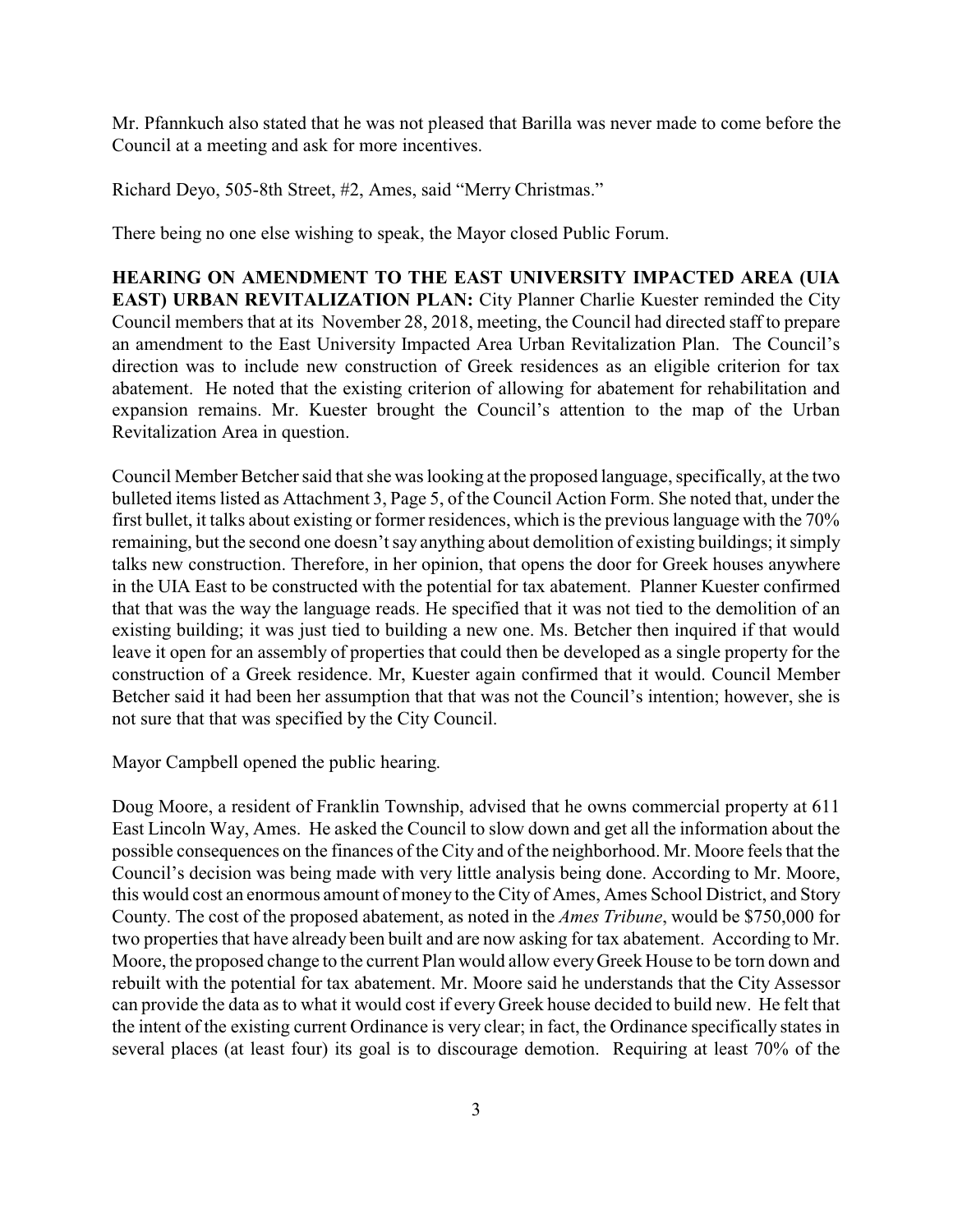existing structure to remain makes sense to retain the historic character of the building. It was also noted byMr. Moore that when the Plan was initially adopted, the Historic Preservation Commission was fully in favor of it. He asked if the Historic Preservation Commission had been informed of this potential change. Mr. Moore stated that there was no question that the Greek community contributes positively to the City of Ames. He would like the Council to explore a compromise and cap the abatement at \$200,000 for fully rebuilt properties. In his opinion, that would discourage demolition while still showing support for the Greek System. Mr. Moore would like a thorough review by the City Assessor's Office, particularly Greg Lynch, on such a compromise as it pertains to revenue and the cost of the change.

Paul Livingston, 1926 George Allen Avenue, Ames, offered his support of the proposed amendment to the East University Impacted Area Urban Revitalization Plan, as written. He noted that there are little or no options for construction of new fraternities in the present stock of properties for sale in Ames. Mr. Livingston said he is currently working with a sorority and fraternity in trying to find properties for sale where a new Greek House could be built. He has been charged the task to try to assemble properties - whether they be tri-plexes, duplexes, or older homes - as they are only permitted in a designated area. He asked the Council to support the proposal, as written.

Justin Dodge, 2013 Green Briar Circle, Ames, advised that he was representing the Greek Alumni Alliance. He stated that the Greek Alumni Alliance is very supportive of the proposed amendment. Mr. Dodge referenced the video of the Council meeting in 2011 when the Council's direction was clear. He asked Planner Kuester to clarify a few things about what is reviewed before Greek houses are allowed to be demolished. According to Mr. Dodge, there are very few properties that would be allowed to be demolished. Planner Kuester confirmed that in order to demolish a Greek House, it would have to apply and get permission from the City Council. The Zoning Code does encourage the maintenance and rehabilitation of existing building. There are a number of economic hardship and other criteria that would have to be met before the building could be demolished. Also, any design of new construction would have to meet the same design criteria as rehabilitation. According to Mr. Kuester, the tax abatement program works hand in hand with the Zoning Code.

The hearing was closed after no one else requested to speak.

Moved by Nelson, seconded by Corrieri, to adopt RESOLUTION NO. 17-716 to approve the Amendment to the East University Impacted Area Urban Revitalization Plan, as shown in Attachment 3 of the Council Action Form.

Council Member Beatty-Hansen commented that "this would be a bad idea." She believes that the purpose of the original Ordinance was to discourage demolition and she does not see how demolition is being discouraged if the same abatement is allowed for new construction. Ms. Beatty-Hansen asked if the City had ever approved a retroactive abatement. City Manager Steve Schainker said that he did not recall any such instance. Council Member Orazem said he recalled another project approximately seven years ago, which he believed was an mobile home park, that was approved for urban revitalization. The Council did not give approval before the mobile home park was cleaned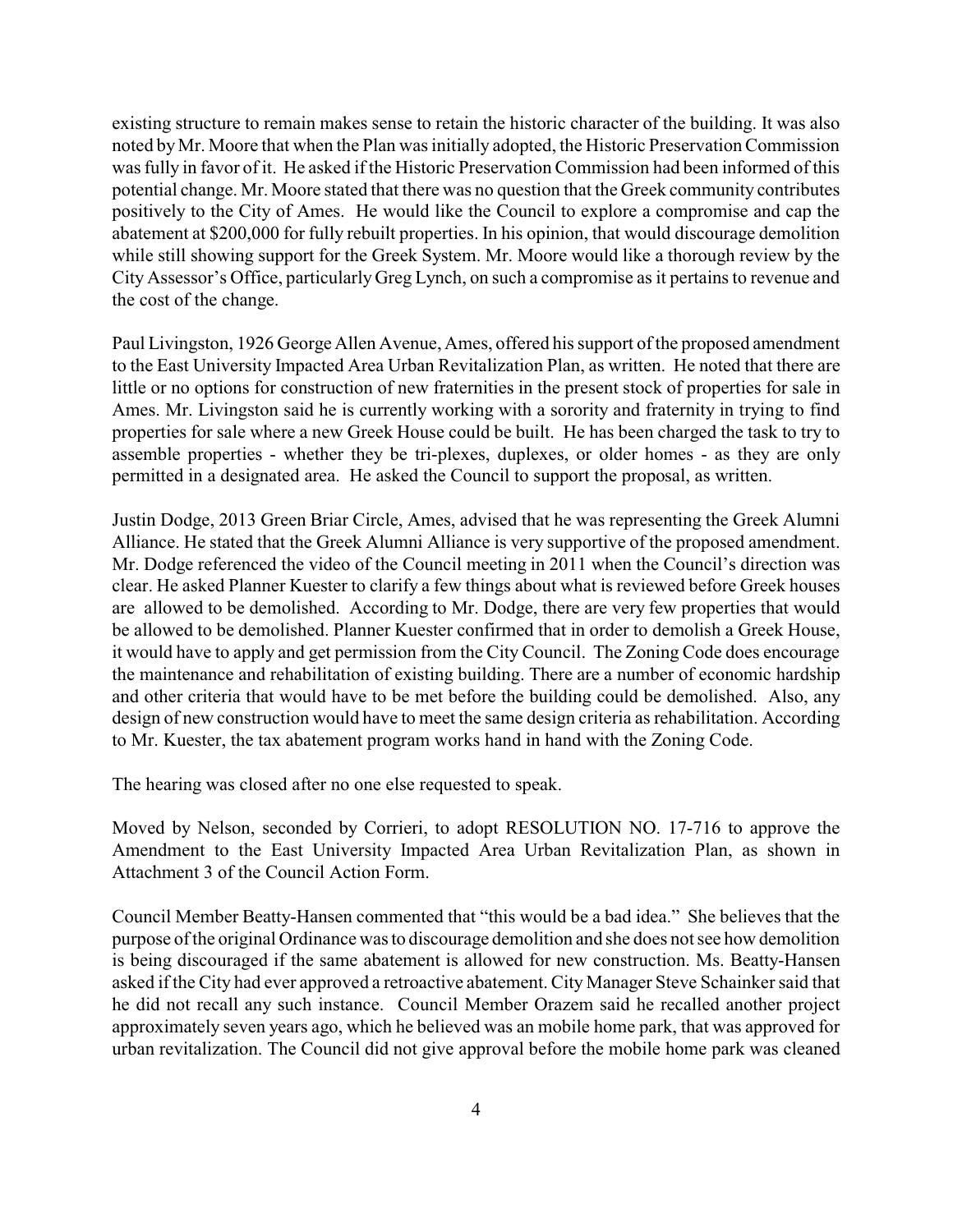up and given some kind of retroactive approval. Director Diekmann noted that the Council did not approve abatement retroactively; it was approved with the project. Ms. Beatty-Hansen advised that she would like to preserve some way to encourage rehabilitation instead of demolition. She would like to explore some sort of a tiered system. City Manager Schainker said the City would need to see what state law will allow. It was Ms. Beatty-Hansen's opinion that the Council was being pressured to perhaps make a poor policy decision because of the time frame for abatement. She would like to know what possible consequences there could be fromapprovingretroactive abatement and also would like the Council to receive more information on a tiered system.

Council Member Betcher stated that she was concerned about the proposed language. She sees it as opening the door for Greek houses to be constructed in all areas of the City. Because of what she has learned tonight, which was not how she had understood the proposed change, she is not sure whether she should be voting on it as the information presented tonight came as a surprise to her. Ms. Betcher commented that she was concerned that the City is not "walking the talk" when it comes to sustainability if the City is using incentives such as abatement that encourages demotion as opposed to requiring renovation. Ms. Betcher also noted that the circumstances that guided the 2011 CityCouncil are not the same as today. The consequences could be far-ranging and unintended. The Greek System at that time was not doing well because they were losing students plus many more students have been added in the past five years. This Council should consider its best practices at this time as opposed to a decision that was never voted on in 2011.

Council Member Nelson commented that residential neighborhoods are not going to be torn down; the area is already zoned RH. He sees the proposed change as incentivizing Greek houses to aggregate in the same area."community." Mr. Nelson believes that if theyare building new, it would be because they need to enlarge the structure, which is still going to be constrained by lot size. He said that there is a complicated interplay as to whether the economics makes sense to renovate or tear down and build new.

Council Member Gartin asked if the Council should be focusing on what Justin Dodge originally brought before the Council or have there been new elements added, such as buying up properties to build a new Greek house. Planner Kuester advised that this would mean that a new chapter would have the same opportunity for tax abatement as existing houses. Mr. Gartin thought that the Council was only dealing with replacing existing Houses. He agreed that there is value in keeping the Houses in the same area.

Roll Call Vote: 2-4. Voting aye: Corrieri, Nelson. Voting nay: Beatty-Hansen, Betcher, Gartin, Orazem. Motion failed.

Moved by Gartin to approve the proposed language with the exception of the construction of new Greek residence recognized by Iowa State University as part of the Greek residence system.

Council Member Gartin withdrew the motion.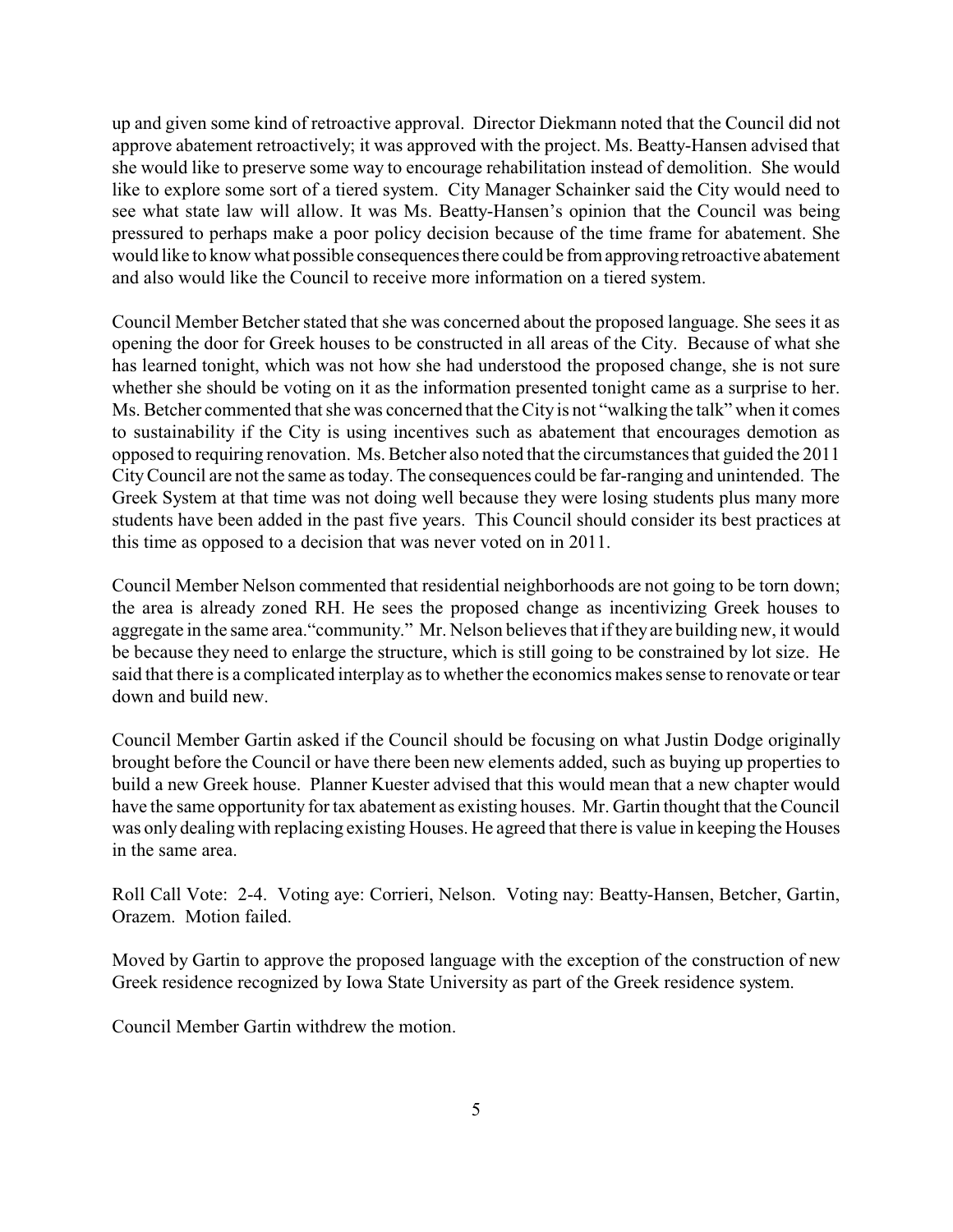Council Member Beatty-Hansen asked if there was any interest in having staff bring back options to allow for some tiered system. CityManager Schainker reminded the Council about the time frame (that the Greek House has two years to apply). Council Member Betcher offered that she thinks there is merit in discussing that further.

Council Member Beatty-Hansen commented that, with renovation, the historic character of the structure is preserved. She questioned what public good would be achieved if tax abatement were to be offered for new construction.

Council Member Betcher said she was also struggling to see what public good would be gained. She again pointed out that the market conditions today are different than in 2011. Ms. Betcher commented that she believes that the Council would not even be looking at incentizing new construction if a video of the meeting in 2006 had not been shown.

*Ex officio* Member Rob Bingham commented that the public good would be in giving students a safe place to live close to Campus. He offered that he does not think those starting up a new chapter should be penalized and not offered the same incentives that existing Greek houses are afforded. Mr. Bingham thinks that every stakeholder should be asked for their opinions.

Moved by Gartin, seconded by Corrieri, to allow tax abatement only for construction of new Greek residences recognized by ISU if they are built on a site that was formerly a Greek residence.

It was clarified that the tax abatement for renovation with the 70% rule would still be in effect.

Roll Call Vote: 4-2. Voting aye: Corrieri, Gartin, Nelson, Orazem. Voting nay: Beatty-Hansen, Betcher. Motion declared adopted, signed by the Mayor, and hereby made a portion of these Minutes.

**HEARINGON REZONINGAND MAJOR SITE DEVELOPMENT PLAN (MSDP) FOR 398 SOUTH 500TH AVENUE AND PROPERTY WEST OF 5508 LINCOLN WAY:** Planning and Housing Director KellyDiekmann recalled that the Council had reviewed the initial proposal for this development in June 2017. The vote was 3-3 on the rezoning request, which was equal to denial. The applicant was allowed to revise the rezoning request. The applicant is now proposing a Planned Residence District (PRD) rezoning request with a modified arrangement of uses and a new MSDP. The general layout of the site and intent for development of 100% rental property that is principally student housing remains the same as the original proposal.

Planner Julie Gould advised that the proposed site plan includes a total unit count of 261 and a bedroom count of 855. The dwelling types are divided into 214 dwelling units within two-family dwellings (attached dwelling houses), four apartment buildings with 46 dwelling units, and one single dwelling unit with the associated maintenance building. According to Planner Gould, the newly proposed site plan includes changes to the southeast corner of the development to include four apartment buildings, rather than all attached dwelling houses. The developer has indicated that the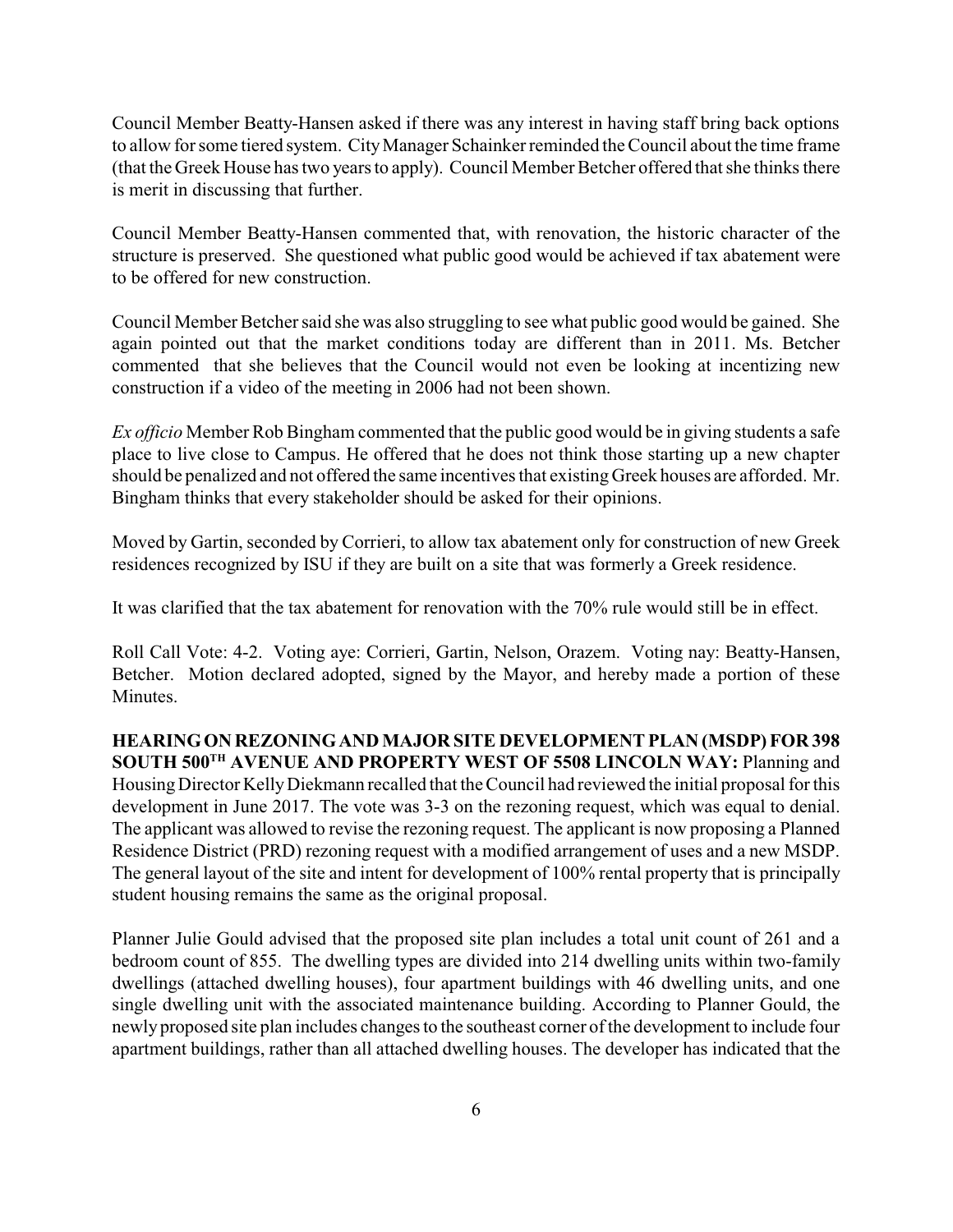intent of including apartments is to provide a "workforce housing" use type. The workforce housing units would not be rented to students. According to Ms. Gould, parking requirements have been met throughout the site. The proposed apartments replace 13 two-family dwelling houses with four apartment buildings. Ms. Gould stated that the inclusion of four three-story apartment buildings changes how the project interfaces with the existing single-family development to the east. The three-story apartments are set back 60 feet from the east property line, which exceeds the minimum setback requirements.

Brian Torresi, DavisBrown Law Firm, representing the potential developer, said that the last time this was discussed by the CityCouncil, the vote was 3-3; however, the developer did not receive any further direction. Mr. Torresi also noted that the vote by the Planning & Zoning Commission was  $2 - 5$ .

Travis Vencel, representing Trinitas Ventures LLC, advised that the proposed project is not an apartment complex; it is a residential community with duplexes and townhomes. The project is planned to consist of 261 units comprised of one-, two-, three-, four-, and five-bedroom units. The density will be 7.8 units/acre, which is one-half of apartment density. It will be marketed and leased to everyone. There will be 17% of the units reserved for non-students. According to Mr. Vencel, the developer is requesting approval by the City Council of the rezoning, Site Development Plan, and Preliminary Plat (at a later time) for the development of 32 acres on Lincoln Way, with the 11 conditions as recommended by staff.

Mr. Vencel presented statistics pertaining to Ames, one of which was that 17,901 students live in conventional apartments, workforce housing, core neighborhoods, or commute to Ames. He noted that 57.76% of renters in Ames are "over-burdened," meaning that their rent expense is more than 30% of their gross income. There are 9,500 residents of Ames who are between the ages of 24 and 34 based on Census data. There are 3,627 people commuting into Ames daily.

According to Mr. Vencel, several changes had been made to the project since last summer, including increased landscaping, additional townhomes, and addition parking to exceed the zoning standards. The developer has agreed to many improvements including \$863,257 in drainage improvements, \$290,923 in drainage and pedestrian infrastructure (for a total \$1,154,000). In addition, they have agreed to a shuttle service. The development will have walking paths througout the project and alongLincoln Way. The off-site storm water improvements are not required; however, the developer is agreeing to do them to make the drainage in the area better. Maintenance will be the developer's responsibility (not that of the Drainage District).

Mr. Vencel showed a video of one of their developments, i.e., The Annex at Southpointe. According to the developer, "it lives like a community, not apartments." He said that in regards to public transportation, the site is 2.1 miles and 5 minutes to the Union, less than the Copper Beech or The Quarters apartment complexes. The developer has committed to providing shuttle service until such a time as CyRide provides service.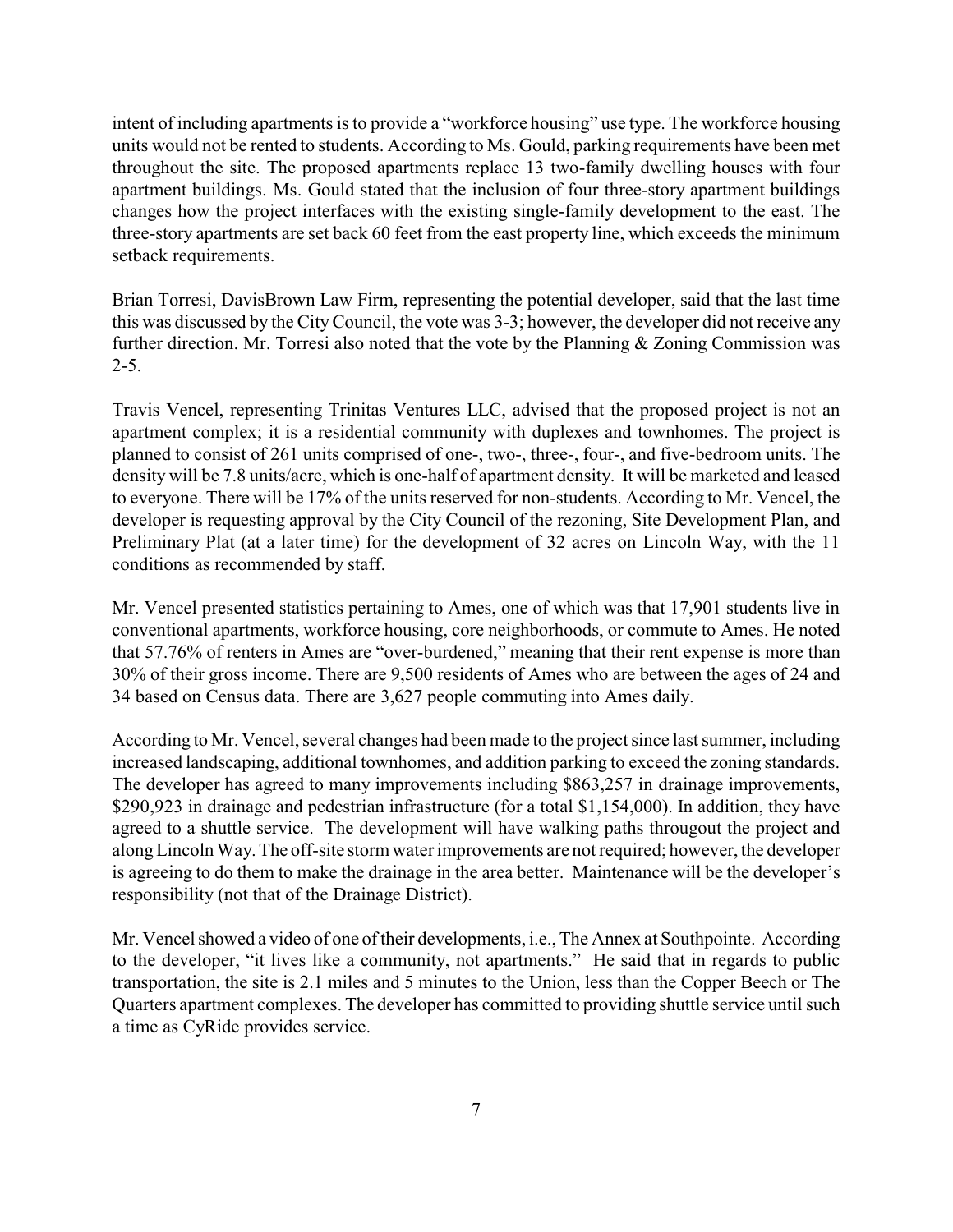The public hearing was opened by Mayor Campbell.

Robert Dowling, 108 North Riverside Drive, Ames, shared that his parents are both Iowa State grads. They still love to come to Ames to see how it has grown. Mr. Dowling said that when he came to ISU, housing was so expensive, so his dad purchased a home for him and his brother to live. He is supportive of the project as more competition would bring rent prices down.

Hunter Moser, 2323 Knapp, Ames, noted that he spends the majority of his income on rent. Mr. Moser is supportive of the project.

Truman Brady, 4210 Lincoln Swing, Ames, encouraged the Council to approve the development.

Deborah Harmison, 5429 Norris Street, Ames, said that she and her husband just purchased their home in 2014. One of the things that attracted them to that area was that there was a field behind them. They could not afford a place in the country, so this wasthe closest they could come to living in the country. Ms. Harmison noted that her neighborhood is "a community" and she doesn't want the field to be developed into apartments or duplexes.

Peter Wolfe, 5508 West Lincoln Way, Ames, noted that he and George Belitsos own the property in question. He feels that Trinitas has proposed an innovative and affordable proposal, and he likes the proposal. Mr. Wolf asked the Council to vote "yes" for what he considers a quality and affordable housing project.

Lori Whitmer, 5426 Frost Drive, Ames, said that her home is adjacent to the proposed development. She shared her concerns: traffic on Lincoln Way; drainage, which has been a problem on her property in the past; and the size of the possible project.

Natalie Hallman, 111 Lynn Avenue, Ames, a senior at Iowa State University, shared that she and her roommates had to sign a lease 12 months before they moved in. The price of rental housing in Ames continues to rise. She asked the Council to approve the development.

Marilyn Clem, 3306 Morningside, Ames, advised that she has been a resident of the College Creek Neighborhood for 41 years. She is concerned about all the concrete that would be installed as part of the project and where the water will go. Ms. Clem said that her and her neighbors' backyards already flood. She doesn't want to re-do her basement again and again if the proposed project is built.

George Belitsos, 5508 West Lincoln Way, Ames, said that he and Peter Wolf bought the property in question 31 years ago. He noted that Norris Street ends where his property begins. In March 2016, Mr. Belitsos said he went to an Affordable Housing Conference in Ames. He sat next to representatives of Trinitas, who noted that they had just been turned down for a project. City staff had told them where they should look to develop. His property met the developer's location criteria. Mr. Belitsos shared that they have an employee who helps with their animals who is trying to get into the Vet College, but she does cannot afford to live in Ames. Mr. Belitsos noted that he and Mr. Wolf built the existing detention pond for water run-off.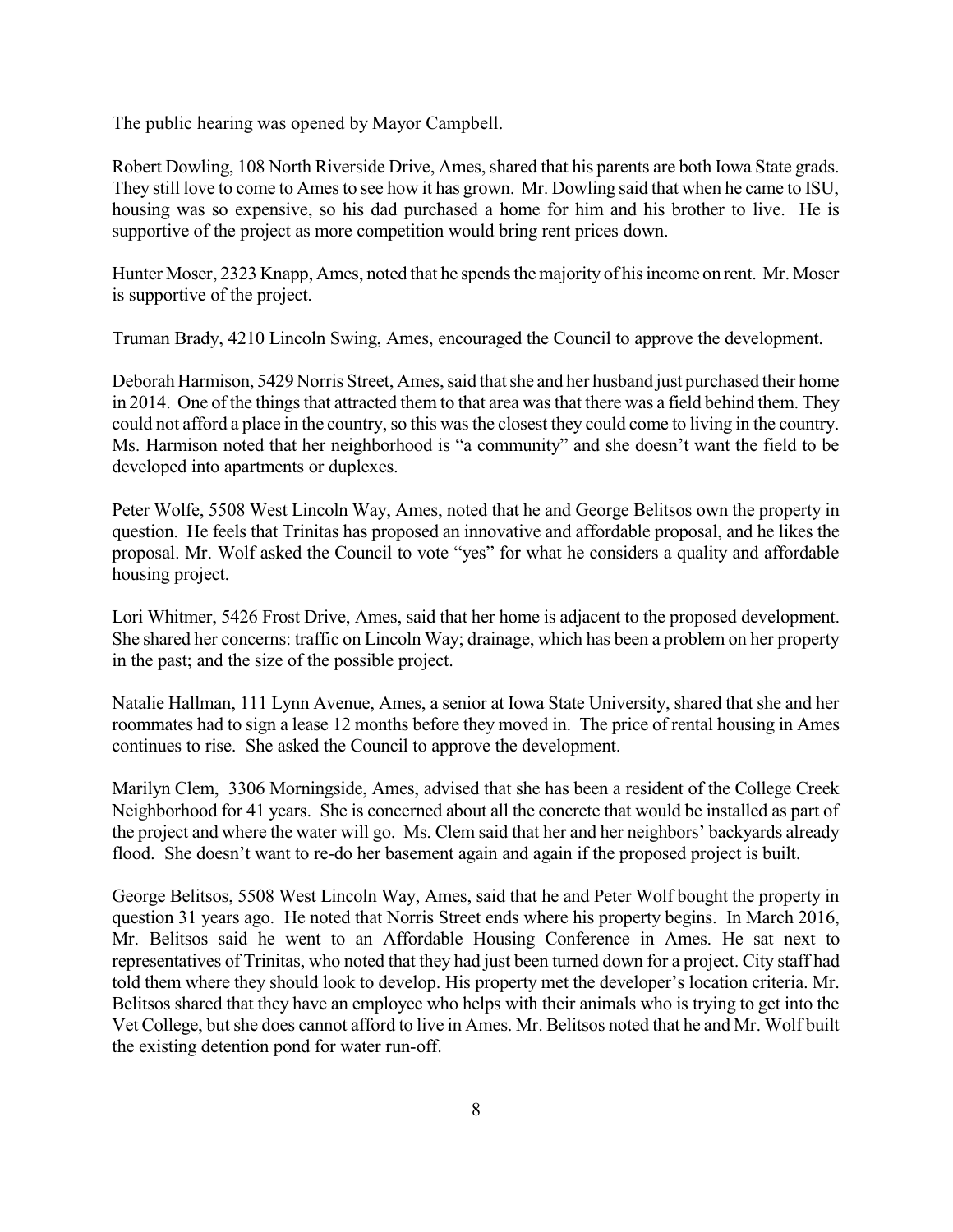Vladimir Chernobryrtzer, Kiev stated that he is considering Iowa State University for getting his PhD. The proposed project is exactly what he is looking for in a residence, as it has the amenities that he is looking for without driving to a gym, pool, studying room, etc.

John Crane, 632 North 500<sup>th</sup> Avenue, Ames, said that he is one of the potential sellers. Mr. Crane noted that at some point, cities grow; there is only so much land available. He believes that the proposed project will solve the water run-off problems. Mr. Crane said that he visited one of the developments built by Trinitas. He did so before he would discuss selling his land to them. Mr. Crane advised that the development he visited was very different than apartments; it looked like other newer subdivisions in Ames.

Council Member Betcher asked about rent prices. Mr. Vencel stated that rents will start at \$540/bed for the five-bedroom units. Everything (furniture, cable, Internet, utilities) is included. The nonfurnished units for non-students will be about \$75 less.

Ms. Betcher noted that the number of students listed by Mr. Vencel is not quite correct because it includes "on-line students." Mr. Vencel said that the numbers might not be absolutely exact, but there is a need for this housing project.

*Ex officio* Member Robert Bingham asked how the shuttle would work. Mr. Vencel said that they will have three shuttles that are operated so that they have a 20-minute trip. At peak times, they will probably have a shuttle every ten minutes. They will not be letting off at a CyRide stop.

Council Member Gartin thanked the students who were offering comments at this meeting tonight during a time when students are on break. He feels that the project in question is an opportunity to provide the kind of housing that students want that are not part of an apartment complex. Mr. Gartin feels this would be a beautiful addition to the community.

Mr. Diekmann stated that if the project is approved, the developer will have public improvement obligations that would be triggered by approval of the Final Plat.

Moved by Beatty-Hansen, seconded by Betcher, to approve Alternative No. 3, which is to deny.

Ms. Beatty-Hansen feels that the density is still an issue; it is not much different than what the Council had already seen.

Ms. Bingham said his issue with this still stands with its proximity to Campus. He agreed with Ms. Beatty-Hansen that what was shown at this meeting was not much different than the previous project. Mr. Bingham said he doesn't deny that this project will help drive down rents, but he doesn't think this is the best project for the community.

Council Member Nelson offered that he thinks the project is a good project, but he feels that the proposed location is not the best.

Council Member Gartin shared his opinion that there are very few opportunities for projects like this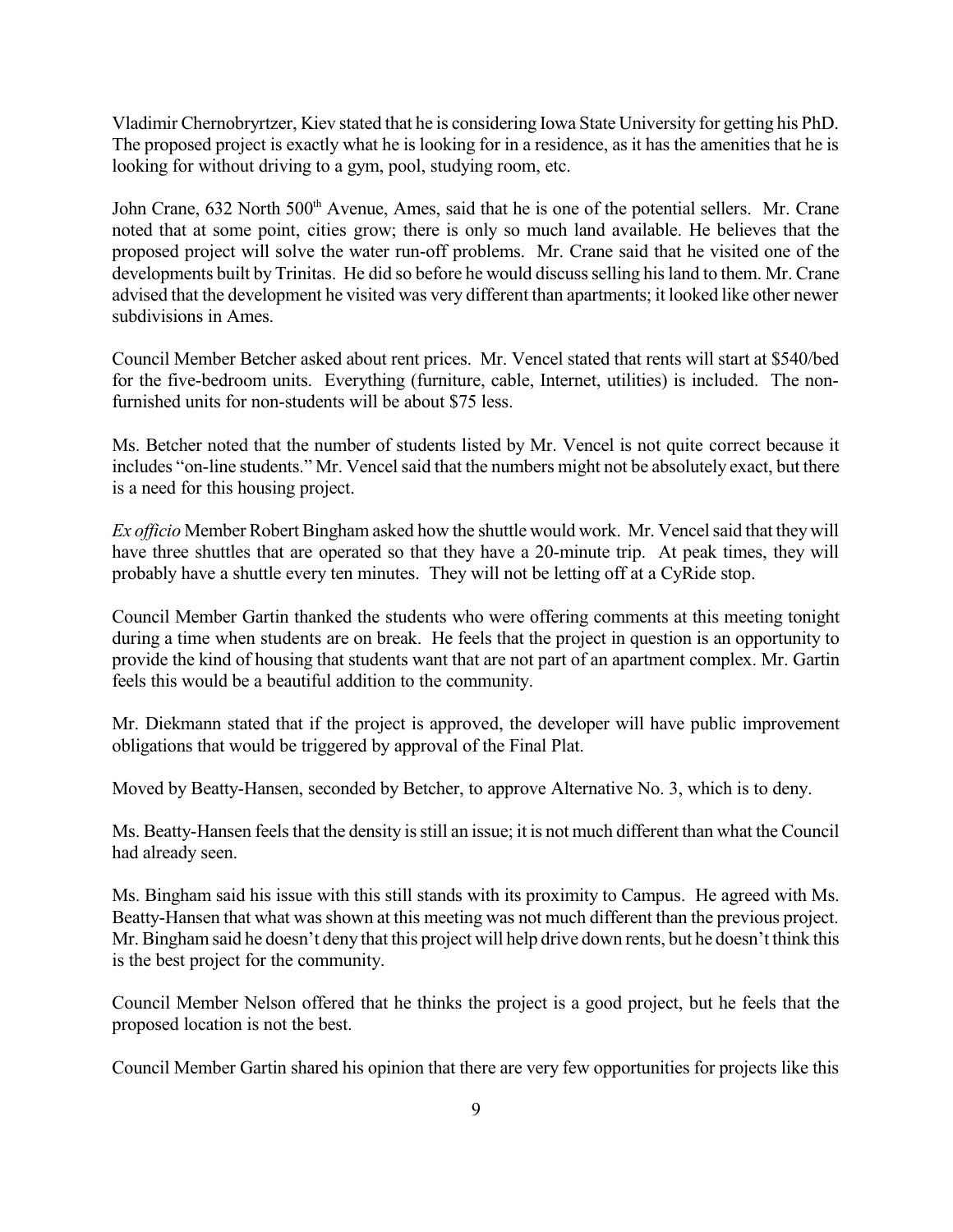that are not going to cause disruption in neighborhoods.

Roll Call Vote: 4-2. Voting aye: Beatty-Hansen, Betcher, Corrieri, Nelson. Voting nay: Gartin, Orazem. Motion declared carried.

Mayor Campbell advised that she would like to move Item No. 23 up on the Agenda and have it be discussed next. There were no objections from the Council members.

**2017 COMPREHENSIVE ANNUAL FINANCIAL REPORT (CAFR):** Assistant Finance Director Tina Stanley stated that the City is required by Iowa law to have an annual audit of its financial statements. She said that it was a "clean audit," meaning the Auditor's Report stated that there were no significant deficiencies and no noncompliance material to the financial statements noted. There was one material weakness found: an adjustment to the beginning net position of the Transit Fund was necessary to correctly match revenues and expenses of a reimbursable grant. Staff has met with the Transit Board to explain the need for this change and to correctly account for funds in the future. Ms. Stanley pointed out the management letter, which confirmed that there were no other issues that came up during the Audit.

Moved by Gartin, seconded by Corrieri, to adopt RESOLUTION NO. 17-718 approving the 2017 Comprehensive Annual Financial Report.

Roll Call Vote: 6-0. Resolution declared adopted unanimously, signed by the Mayor, and hereby made a portion of these Minutes.

**ORDINANCE LIMITING RENTAL OCCUPANCY IN SINGLE- AND TWO-FAMILY RESIDENCES**: Council Member Corrieri offered her opinion that the Council was moving too fast with this Ordinance. She noted that she would like to know more about how this would affect "functional families." Council Member agreed with Ms. Corrieri and was also interested in knowing the effects its adoption would have on certain types of families.

Moved by Orazem, seconded by Gartin, to pass on second reading an ordinance limiting rental occupancy in single- and two-family residences.

Roll Call Vote: 4-2, Voting aye: Beatty-Hansen, Betcher, Gartin, Orazem. Voting nay: Corrieri, Nelson. Motion declared carried.

The meeting recessed at 8:22 p.m. and reconvened at 8:34 p.m.

**415 STATION AVENUE (OLD CRAWFORD SCHOOL):** Planning and Housing Director Diekmann advised that when staff was drafting the Development Agreement, the applicant advised that they were asking for something different than was provided in the Code pertaining to seniorrestricted living. The Code states that all members of the household must be 55 and older, and the applicant is wanting it to state that one member of the housing must be 55 and older. Since that is a change, Director Diekmann asked the Council for direction. He advised that if the Council chooses to grant the developer's request, the Council would not address it as a City-wide text amendment. However, if the City Council is wanting it to be City-wide, it could be done. Council Member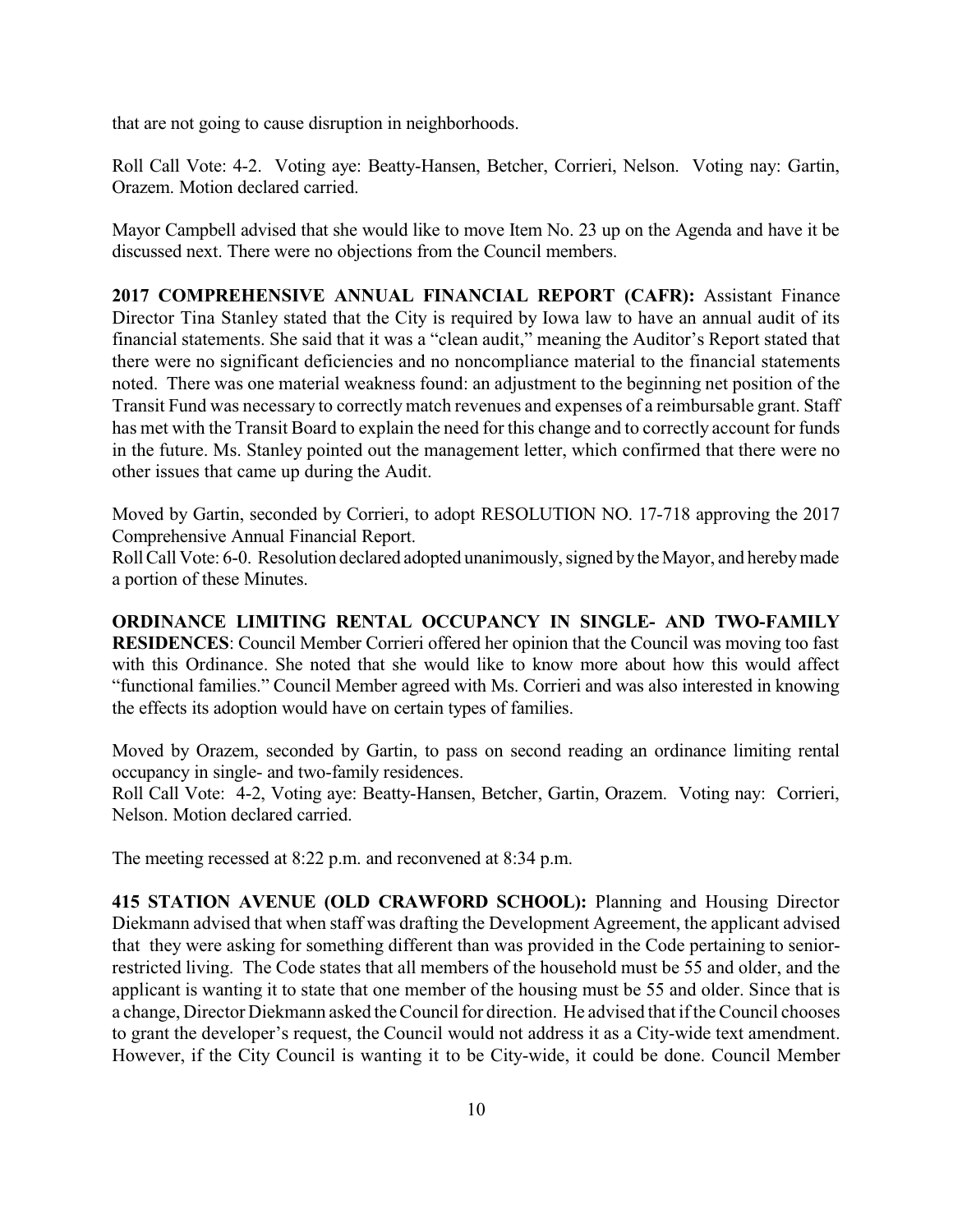Betcher asked if that would be a significant impediment to the deal. Mr. Diekmann deferred to the applicant for the answer. Applicant Luke Jensen, 2519 Chamberlain, Ames, said that the answer at this time is unknown. The answer will become apparent as the developer begins to meet with potential buyers. As an example, Mr. Jensen said that one person in the household who was 55 might have a 52- or 54-year-old spouse, who under the current Code, would be disqualified from living there. Ms. Betcher stated that her main concern is that someone who buys a unit could possibly have to take in grandchildren. She is looking at what might negatively impact the other residents. Council Member Nelson asked what would happen if a caregiver, e.g., a younger son or daughter who needs to move in with a parent to care for him or her. He wondered if that could possibly be addressed through the Homeowners' Association. Mr. Jensen felt that it could be addressed if need be in the Homeowners' Association rules. At the inquiry of Council Member Orazem, Director Diekmann advised that there is a "carve out" in the Fair Housing Act (Housing for Older Persons) that allows the restriction of occupancy based on age.

Moved by Gartin, seconded by Nelson, to approve Alternative No. 2, to require at least one occupant to be 55 years of age or older.

Vote on Motion: 6-0. Motion declared carried unanimously.

Mr. Diekmann advised that third passage of the Ordinance would come back to the Council on January 9, 2017, after the Developer's Agreement has been prepared and signed.

**ORDINANCETOALLOWDOGGROOMINGASPERMITTEDUSEINVILLAGEZONING DISTRICT:** Moved by Betcher, seconded by Beatty-Hansen, to adopt ORDINANCE NO. 4331 to allow dog grooming as permitted use in Village Zoning District.

Roll Call Vote: 6-0. Ordinance declared adopted unanimously, signed by the Mayor, and hereby made a portion of these Minutes.

**321 STATE AVENUE AFFORDABLE HOUSING DEVELOPMENT (OLD MIDDLE SCHOOL):** Planning and Housing Director Kelly Diekmann stated that the Development Agreement was not able to be completed by this meeting. He advised that the bids are good for 60 days; therefore, the offeris valid to January 6, 2018. Staff has asked Keller Excavating to grant an extension to January 10, 2018, which would allow the Council to act on it at its meeting to be held on January 9, 2018. If the bidder is not willing to do that, the project will have to be re-bid. City Manager Schainker advised that the other possibility is for the City Council to schedule a special meeting prior to January 6, 2018. There was no further direction by the City Council.

**COUNCIL COMMENTS:** Moved by Betcher, seconded by Nelson, to direct staff to place on a future agenda the request from Pat Brown for a Zoning Text Amendment to allow for public art installations in front-yard setbacks.

Vote on Motion: 6-0. Motion carried unanimously.

Moved by Gartin, seconded by Orazem, to get a memo from staff pertaining to abatement for new construction of Greek houses, i.e., whether it is possible to have a separate and distinct abatement schedule for new construction and whether options to give less abatement than what is offered to the